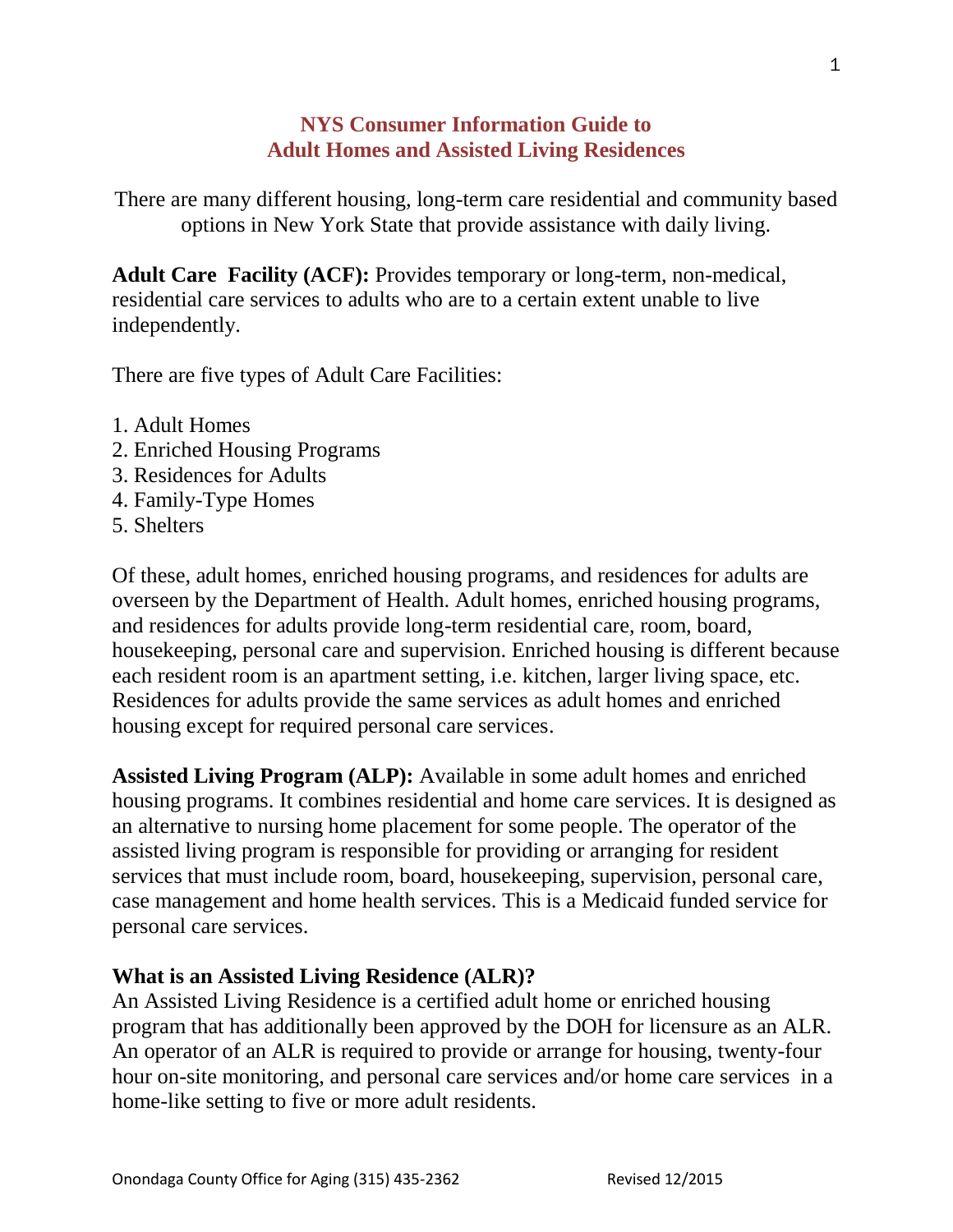ALRs must also provide daily meals and snacks, case management services, and is required to develop an individualized service plan (ISP). The law also provides important consumer protections for people who reside in an ALR.

ALRs may offer each resident their own room, a small apartment, or a shared space with a suitable roommate. Residents will share common areas, such as the dining room or living room, with other people who may also require assistance with meals, personal care and/or home care services.

The philosophy of assisted living emphasizes personal dignity, autonomy, independence, privacy, and freedom of choice. Assisted living residences should facilitate independence and helps individuals to live as independently as possible and make decisions about how they want to live.

## **Who Operates ALR's?**

ALRs can be owned and operated by an individual or a for-profit business group or corporation, a not-for-profit organization, or a government agency.

## **Paying for an ALR**

It is important to ask the ALR what kind of payment it accepts. Many ALRs accept private payment or long term care insurance, and some accept Supplemental Security Income (SSI) as the primary method of payment. Medicaid and Medicare will NOT pay for residing in most ALR's, although they may pay for certain medical services received while in the ALR. There are some ALR's that have Assisted Living Programs that accept Medicaid.

Costs vary among ALRs. Much of the variation is due to the types and level of services provided and the location and structure of the residence itself.

#### **Types of ALR's and Resident Qualifications**

**There are three types of ALRs:** Basic ALRs (ALR) and Assisted Living Programs, Enhanced ALRs (EALR), and Special Need ALRs (SNALR). The services provided, offered or permitted vary by type and can vary from residence to residence. Prospective residents and their representatives should make sure they understand the type of ALR, and be involved in the ISP process (described below), to ensure that the services to be provided are truly what the individual needs and desires.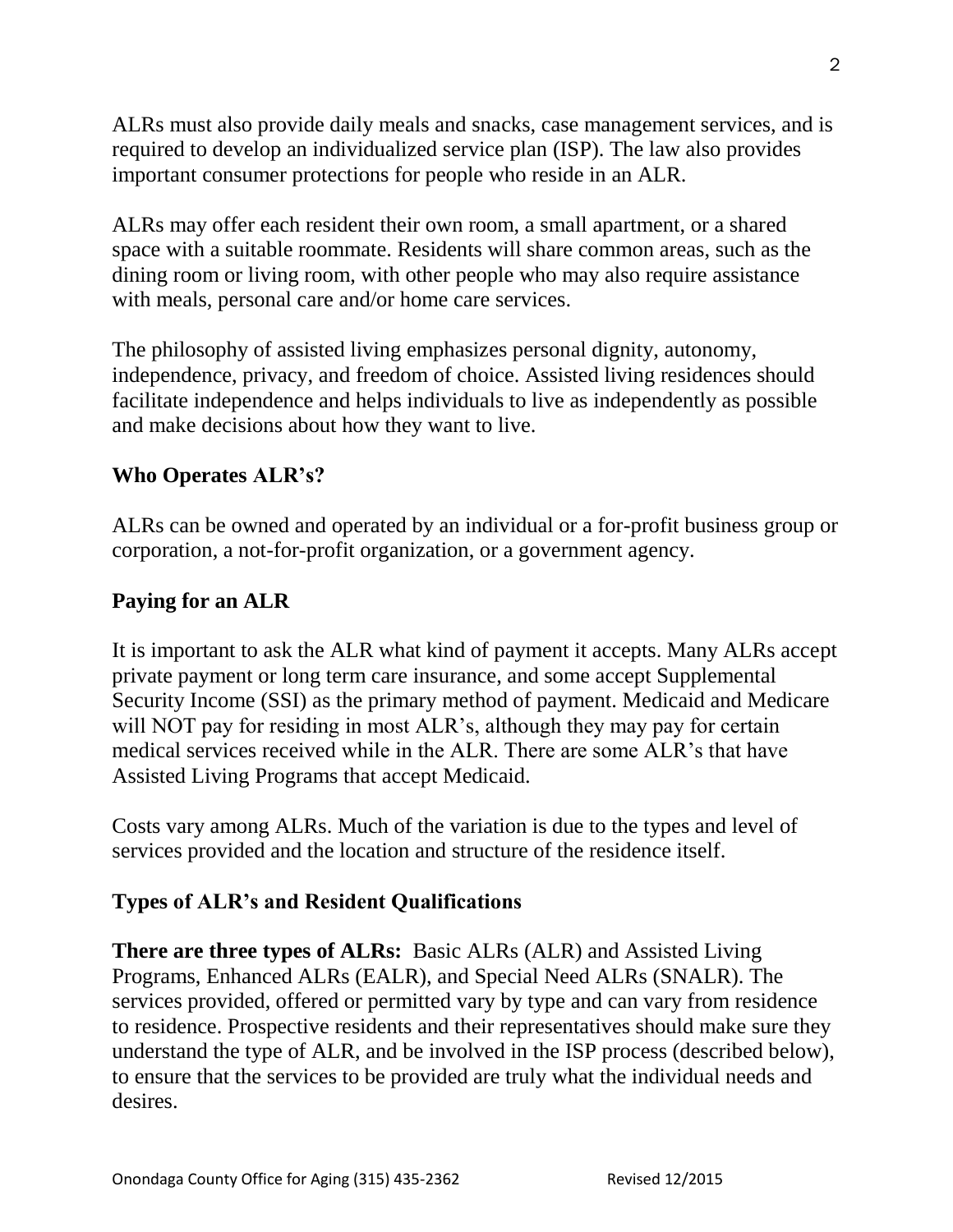**Basic ALR:** A Basic ALR takes care of residents who are medically stable. Residents need to have an annual physical exam, and may need routine medical visits provided by medical personnel onsite or in the community.

Generally, individuals who are appropriately served in a Basic ALR are those who:

- Prefer to live in a social and supportive environment with 24-hour supervision;
- Have needs that can be safely met in an ALR;
- May be visually or hearing impaired;
- May require some assistance with toileting, bathing, grooming, dressing or eating;
- Can walk or use a wheelchair alone or occasionally with assistance from another person, and can self-transfer;
- Can accept direction from others in time of emergency;
- Do not have a medical condition that requires 24-hour skilled nursing and medical care; or
- Do not pose a danger to themselves or others.

The Basic ALR is designed to meet the individual's social and residential needs, while also encouraging and assisting with activities of daily living (ADLs).

A licensed Assisted Living Program offers all of the above and has one/two person assists/more medical care and accepts Medicaid. A licensed ALR may also be certified as an Enhanced Assisted Living Residence (EALR) and/or Special Needs Assisted Living Residence (SNALR) and may provide additional support services as described below.

**Enhanced ALR (EALR):** Enhanced ALRs are certified to offer an enhanced level of care to serve people who wish to remain in the residence as they have agerelated difficulties beyond what a Basic ALR can provide. To enter an EALR, a person can "age in place" in a Basic ALR or enter directly from the community or another setting. If the goal is to "age-in- place," it is important to ask how many beds are certified as enhanced and how your future needs will be met.

People in an Enhanced ALR may require assistance to get out of a chair, need the assistance of another to walk or use stairs, need assistance with medical equipment, and/or need assistance to manage chronic urinary or bowel incontinence.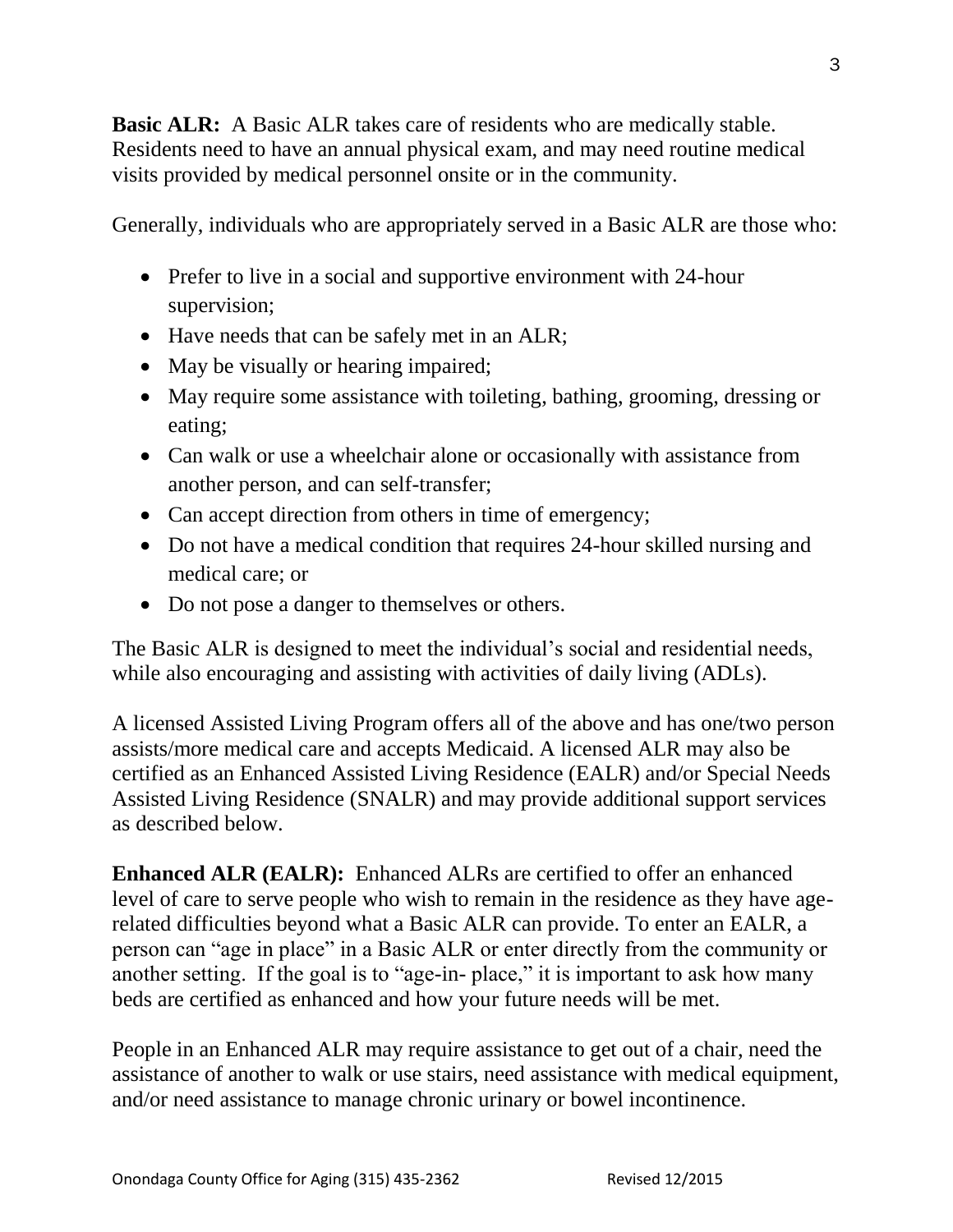An example of a person who may be eligible for the Enhanced ALR level of care is someone with a condition such as severe arthritis who needs help with meals and walking. If he or she later becomes confined to a wheelchair and needs help transferring, they can remain in the Enhanced ALR.

**The Enhanced ALR** must assure that the nursing and medical needs of the resident can be met in the facility. If a resident comes to need 24-hour medical or skilled nursing care, he/she would need to be transferred to a nursing facility or hospital unless all the criteria below are met:

a) The resident hires 24-hour appropriate nursing and medical care to meet their needs;

b) The resident's physician and home care services agency decide his/her care can be safely delivered in the Enhanced ALR;

c) The operator agrees to provide services or arrange for services and is willing to coordinate care; and

d) The resident agrees with the plan.

**Special Needs ALR (SNALR):** Some ALRs may also be certified to serve people with special needs, for example Alzheimer's disease or other types of dementia. Special Needs ALRs have submitted plans for specialized services, environmental features, and staffing levels that have been approved by the New York State Department of Health.

The services offered by these homes are tailored to the unique needs of the people they serve. Sometimes people with dementia may not need the more specialized services required in a Special Needs ALR, however, if the degree of dementia requires that the person be in a secured environment, or services must be highly specialized to address their needs, they may need the services and environmental features only available in a Special Needs ALR. The individual's physician and/or representative and ALR staff can help the person decide the right level of services.

An example of a person who could be in a Special Needs ALR, is one who develops dementia with associated problems, needs 24-hour supervision, and needs additional help completing his or her activities of daily living. The Special Needs ALR is required to have a specialized plan to address the person's behavioral changes caused by dementia. Some of these changes may present a danger to the person or others in the Special Needs ALR. Often such residents are provided medical, social or neuro-behavioral care. If the symptoms become unmanageable despite modifications to the care plan, a person may need to move to another level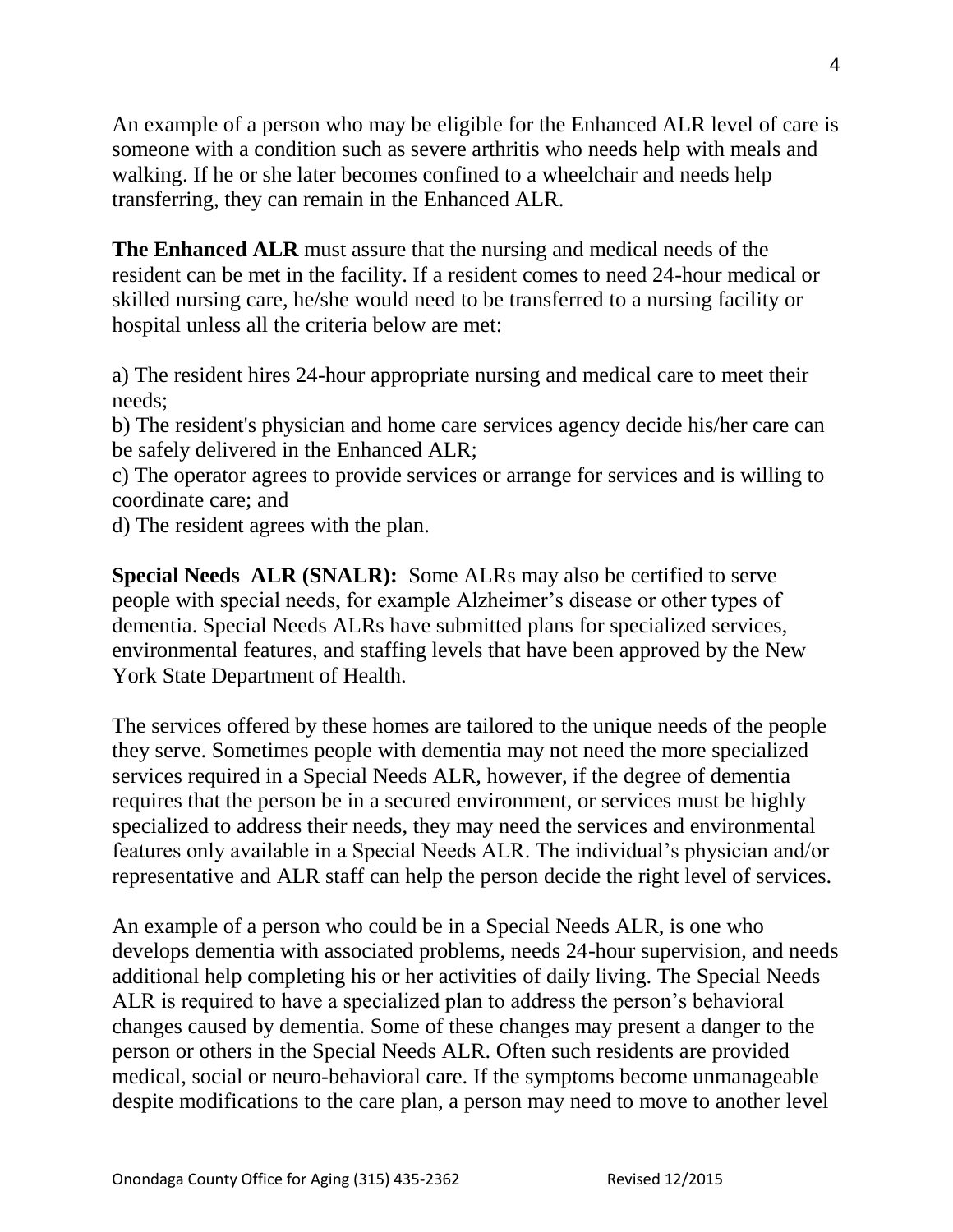of care where his or her needs can be safely met. The ALR's case manager is responsible to assist residents to find the right residential setting to safely meet their needs.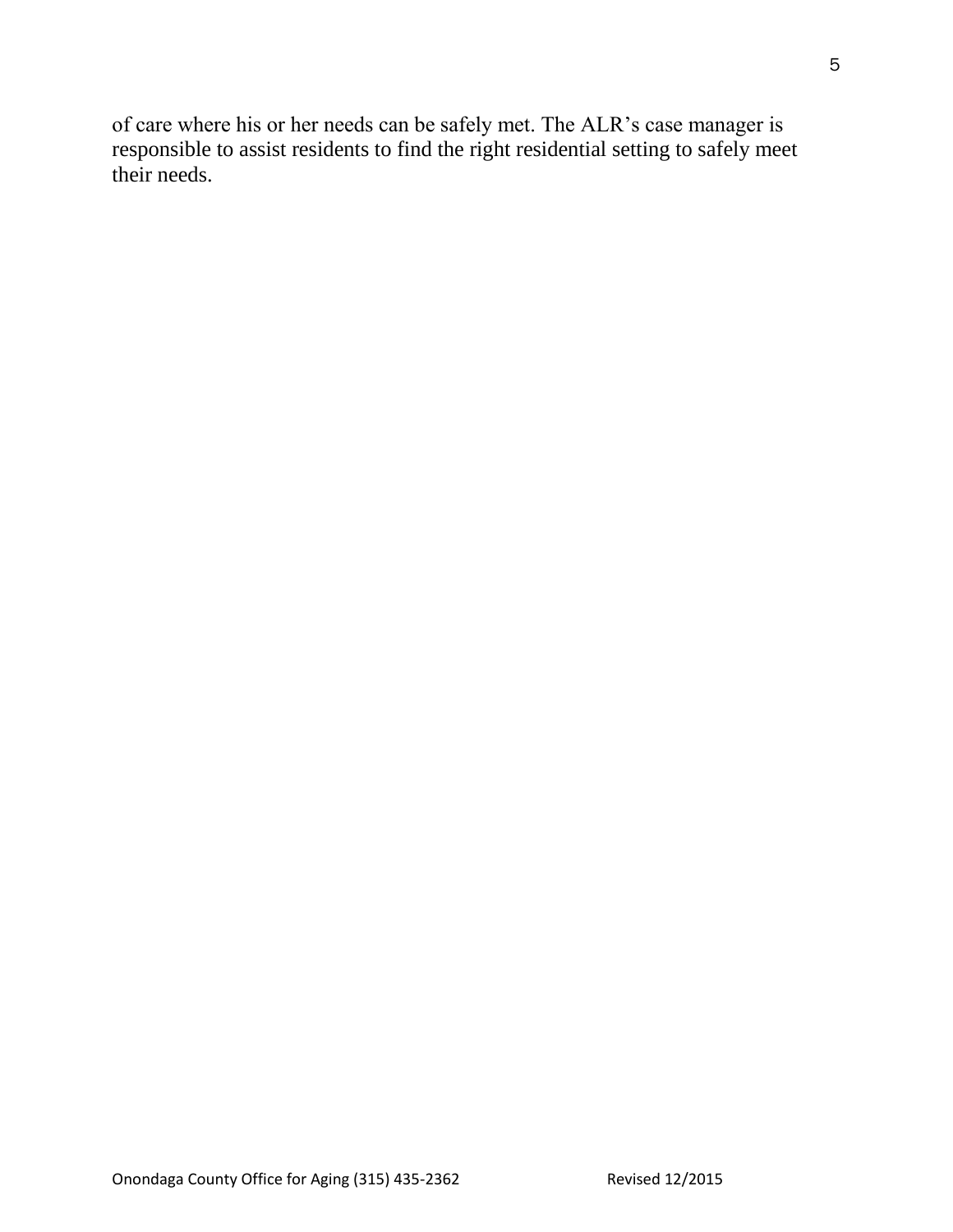# Comparison of Types of  $ALRs$

|                                                                                                                                                               | <b>ALR</b> |    | <b>EALR SNALR</b> |
|---------------------------------------------------------------------------------------------------------------------------------------------------------------|------------|----|-------------------|
| Provides a furnished room, apartment or<br>shared space with common shared areas                                                                              | X          | X  | X                 |
| Provides assistance with 1-3 meals daily, personal<br>care, home care, housekeeping, maintenance,<br>laundry, social and recreational activities              | X          | X  | X                 |
| Periodic medical visits with providers<br>of resident choice are arranged                                                                                     | X          | X  | Χ                 |
| Medication management assistance                                                                                                                              | X          | X  | X                 |
| 24 hour monitoring by support staff<br>is available on site                                                                                                   | X          | X  | Х                 |
| Case management services                                                                                                                                      | X          | X  | х                 |
| Individualized Service Plan (ISP) is prepared                                                                                                                 | X          | X  | X                 |
| Assistance with walking, transferring,<br>stair climbing and descending stairs, as needed,<br>is available                                                    |            | X. |                   |
| Intermittent or occasional assistance from<br>medical personnel from approved community<br>resources is available                                             | X          | X  | X                 |
| Assistance with durable medical equipment<br>(i.e., wheelchairs, hospital beds) is available                                                                  |            |    | X                 |
| Nursing care (i.e. vital signs, eye drops, injections,<br>catheter care, colostomy care, wound care, as<br>needed) is provided by an agency or facility staff |            | Χ  |                   |
| Aging in place is available, and, if needed,<br>24 hour skilled nursing and/or medical care can be<br>privately hired                                         |            | Χ  |                   |
| Specialized program and environmental<br>modifications for individuals with dementia or<br>other special needs                                                |            |    | X                 |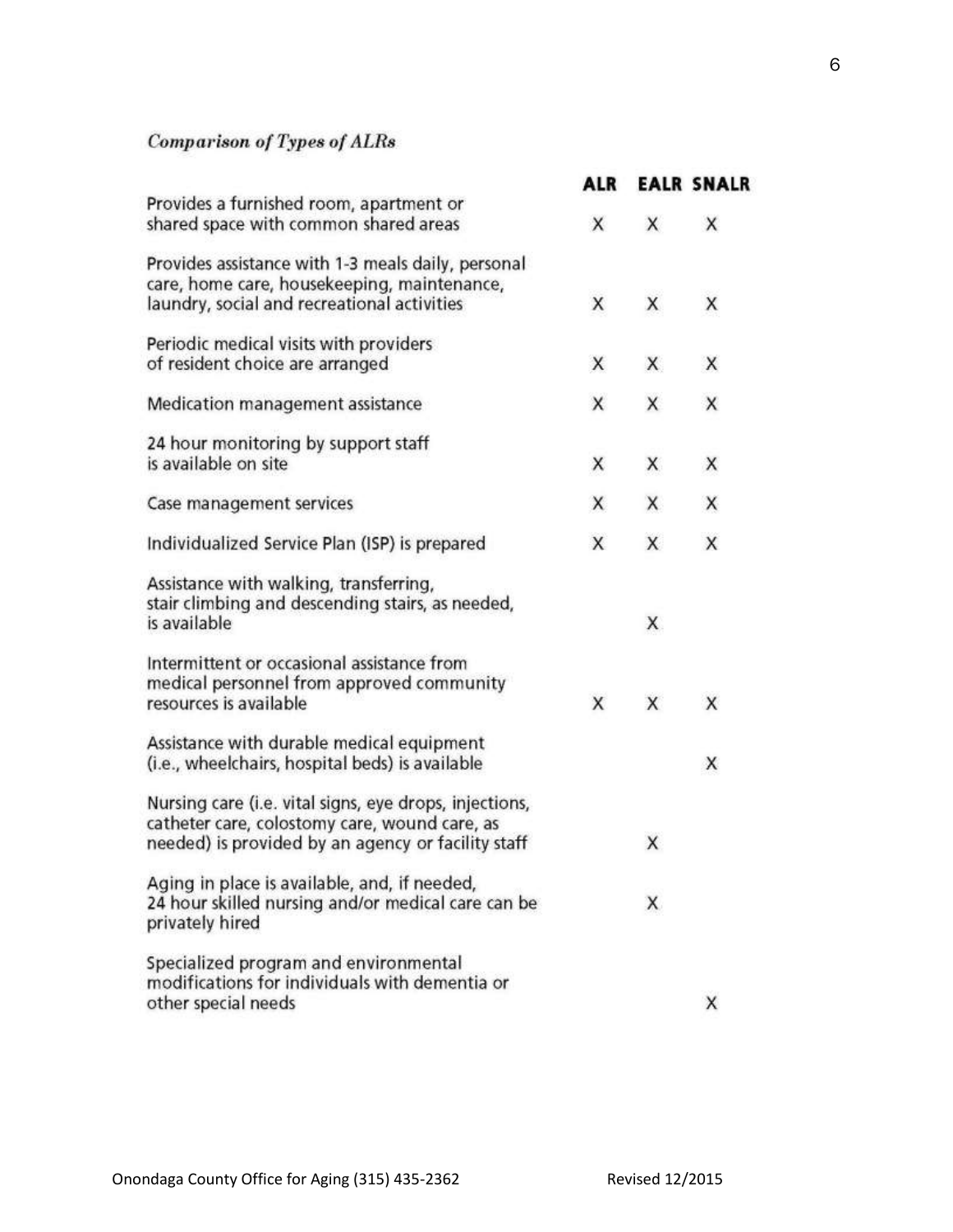## **How to Choose an ALR**

Visiting ALR's: Be sure to visit several ALRs before making a decision to apply for residence. Look around, talk to residents and staff and ask lots of questions. Selecting a home needs to be comfortable.

Ask to examine an "open" or "model" unit and look for features that will support living safely and independently. If certain features are desirable or required, ask building management if they are available or can be installed. Remember charges may be added for any special modifications requested.

It is important to keep in mind what to expect from a residence. It is a good idea to prepare a list of questions before the visit. Also, taking notes and writing down likes or dislike about each residence is helpful to review before making a decision. Things to Consider: When thinking about whether a particular ALR or any other type of community-based housing is right, here are some things to think about before making a final choice.

Location: Is the residence close to family and friends?

Licensure/Certification: Find out the type of license/certification a residence has and if that certification will enable the facility to meet current and future needs.

Costs: How much will it cost to live at the residence? What other costs or charges, such as dry cleaning, cable television, etc., might be additional? Will these costs change?

Transportation: What transportation is available from the residence? What choices are there for people to schedule outings other than to medical appointments or trips by the residence or other group trips? What is within safe walking distance (shopping, park, library, bank, etc.)?

Place of worship: Are there religious services available at the residence? Is the residence near places of worship?

Social organizations: Is the residence near civic or social organizations so that active participation is possible?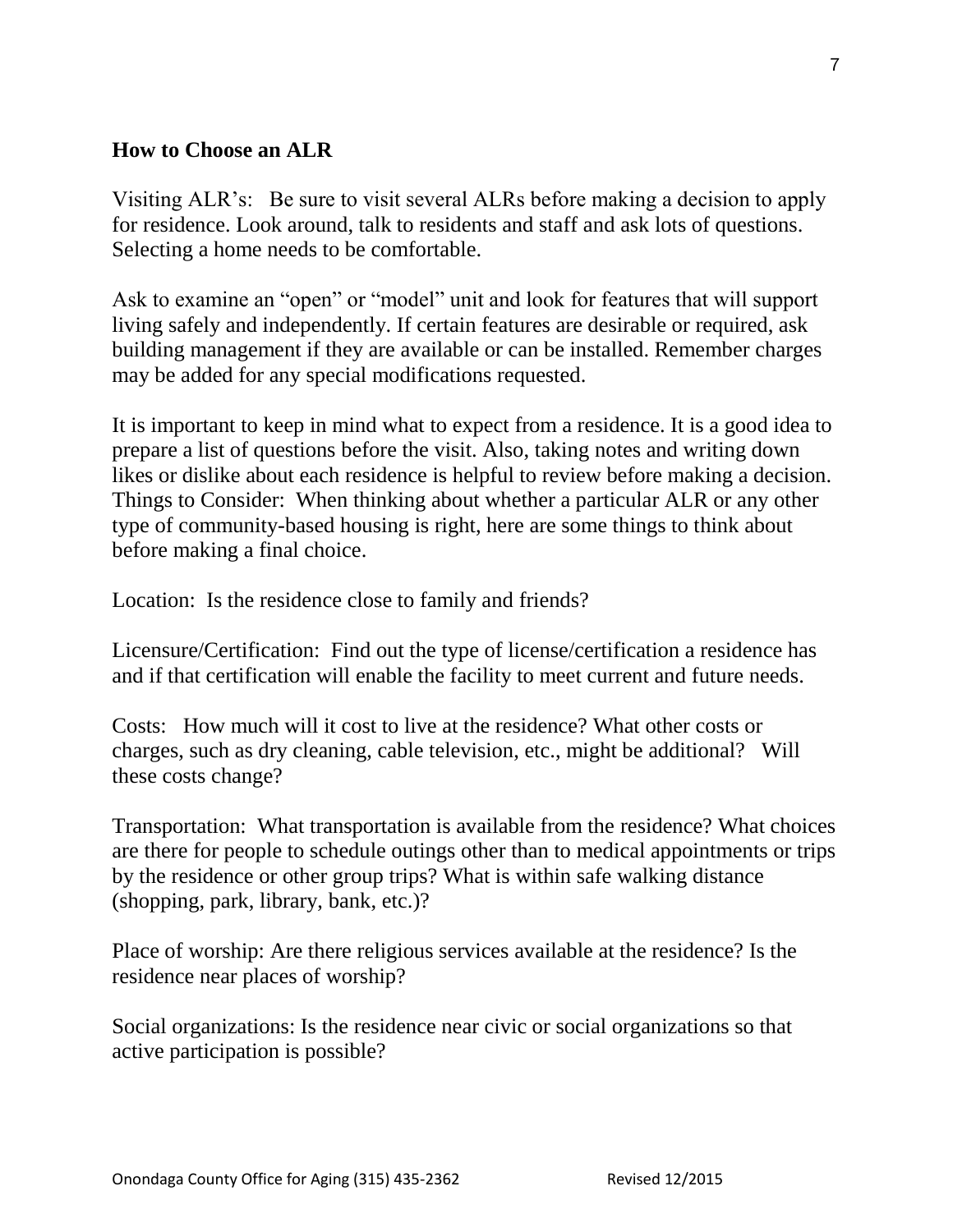Shopping: Are there grocery stores or shopping centers nearby? What other type of shopping is enjoyed?

Activities: What kinds of social activities are available at the residence? Are there planned outings which are of interest? Is participation in activities required?

Other residents: Other ALR residents will be neighbors, is this a significant issue or change from current living arrangement?

Staff: Are staff professional, helpful, knowledgeable and friendly?

Resident Satisfaction: Does the residence have a policy for taking suggestions and making improvements for the residents?

Current and future needs: Think about current assistance or services as well as those needed in several years. Is there assistance to get the services needed from other agencies or are the services available on site?

If the residence offers fewer Special Needs beds and/or Enhanced Assisted Living beds than the total capacity of the residence, how are these beds made available to current or new residents? Under what conditions require leaving the residence, such as for financial or for health reasons? Will room or apartment changes be required due to health changes? What is the residence's policy if the monthly fee is too high or if the amount and/or type of care needs increase?

Medical services: Will the location of the facility allow continued use of current medical personnel?

Meals: During visit, eat a meal. This will address the quality and type of food available. If, for cultural or medical reasons, a special diet is required, can these types of meals be prepared?

Communication: If English is not the first language and/or there is some difficulty communicating, is there staff available to communicate in the language necessary? If is difficulty hearing, is there staff to assist in communicating with others?

Guests: Are overnight visits by guests allowed? Does the residence have any rules about these visits? Can a visitor dine and pay for a meal? Is there a separate area for private meals or gatherings to celebrate a special occasion with relatives?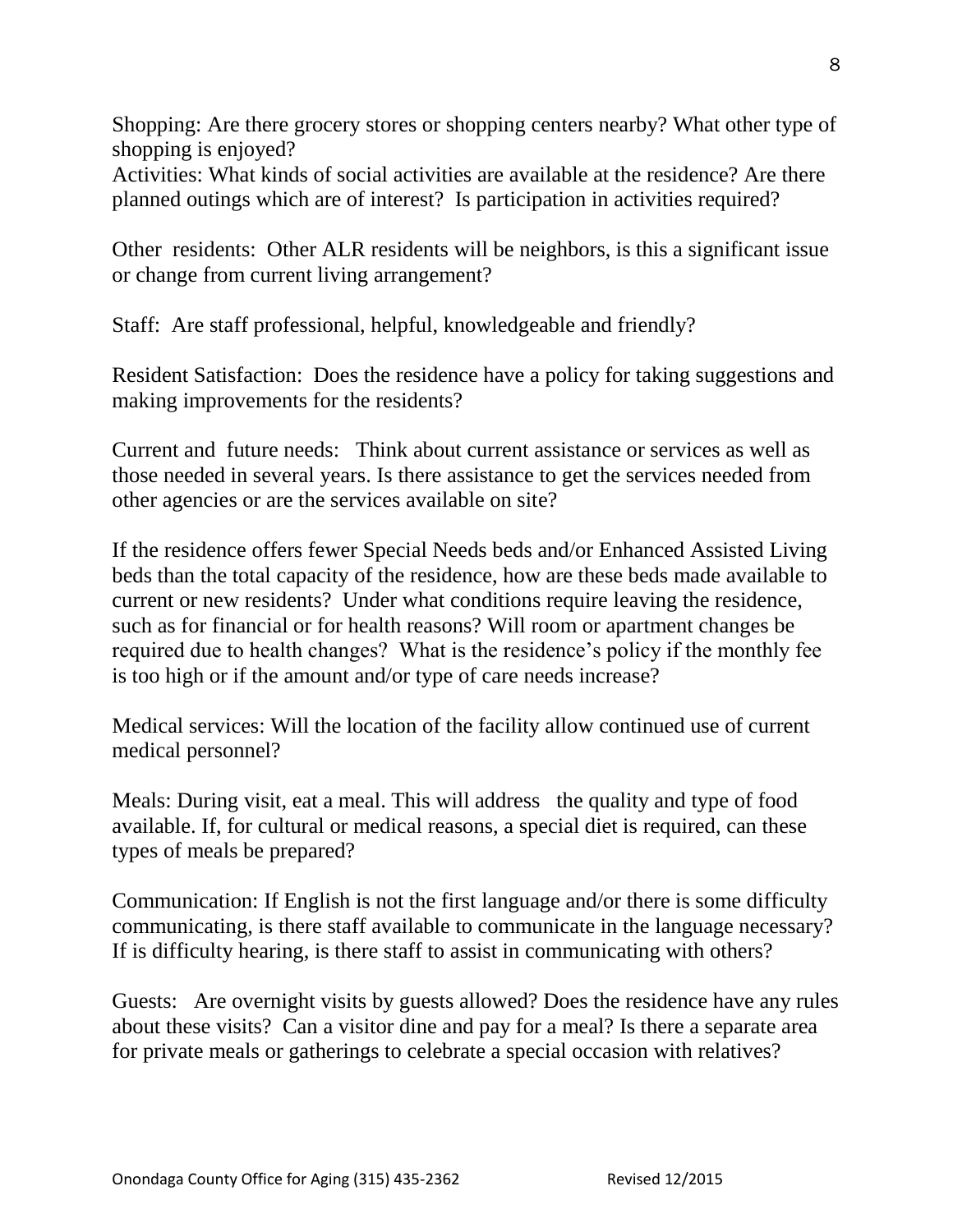Who Can Help You Choose an ALR? When deciding on which ALR is right, talk to family members and friends. If they make visits to the residences, they may see something different, so ask for feedback.

Physicians may be able to make some recommendations about things that should be included in any residence. A physician who knows about health needs and is aware of any limitations can provide advice on your current and future needs. Before making any final decisions, talking to a financial advisor and/or attorney may be appropriate. Since there are costs involved, a financial advisor may provide information on how these costs may affect your long term financial outlook. An attorney review of any documents may also be valuable. (e.g., residency agreement, application, etc.).

## **Admission Criteria and Individualized Service Plans (ISP)**

An evaluation is required before admission to determine eligibility for an ALR. The admission criteria can vary based on the type of ALR. Applicants will be asked to provide results of a physical exam from within 30 days prior to admission that includes a medical, functional, and mental health assessment (where appropriate or required). This assessment will be reviewed as part of the Individualized Service Plan (ISP) that an ALR must develop for each resident.

The ISP is the "blueprint" for services required by the resident. It describes the services that need to be provided to the resident, and how and by whom those services will be provided. The ISP is developed when the resident is admitted to the ALR, with the input of the resident and his or her representative, physician, and the home health care agency, if appropriate. Because it is based on the medical, nutritional, social and everyday life needs of the individual, the ISP must be reviewed and revised as those needs change, but at least every six months. **Applying to an ALR**

The following are part of entering an ALR:

An Assessment: Medical, Functional and Mental: A current physical examination that includes a medical, functional and mental health evaluation (where appropriate or required) to determine what care is needed. This must be completed by a physician 30 days prior to admission. Check with staff at the residence for the required form.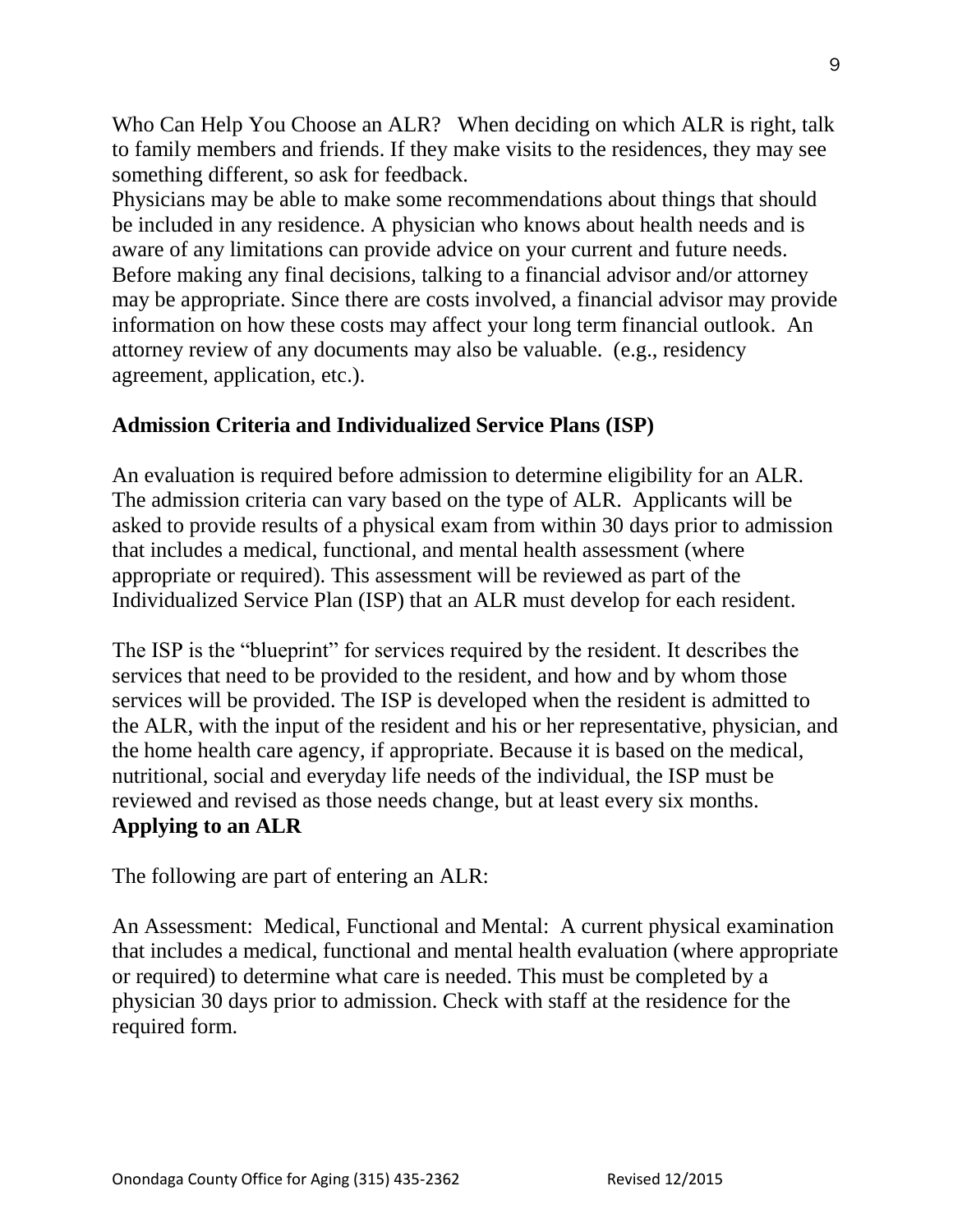An application and any other documents that must be signed at admission (get these from the residence). Each residence may have different documents. Review each one of them and get the answers to any questions.

Residency Agreement (contract): All ALR operators are required to complete a residency agreement with each new resident at the time of admission to the ALR. The ALR staff must disclose adequate and accurate information about living in that residence. This agreement determines the specific services that will be provided and the cost. The residency agreement must include the type of living arrangements agreed to (e.g., a private room or apartment); services (e.g., dining, housekeeping); admission requirements and the conditions which would require transfer; all fees and refund policies; rules of the residence, termination and discharge policies; and resident rights and responsibilities.

Review the residency agreement very carefully. There may be differences in each ALR's residency agreement, but they have to be approved by the Department. Write down any questions or concerns and discuss with the administrator of the ALR. Contact the Department of Health with questions about the residency agreement. (See number under information and complaints)

Disclosure Statement: This statement includes information that must be made known to an individual before signing the residency agreement. This information should include: licensure, ownership, availability of health care providers, availability of public funds, the State Health Department toll-free number for reporting complaints, and a statement regarding the availability and telephone numbers of the state and local long-term care ombudsman services. The disclosure statement should be reviewed carefully.

Financial Information: Ask what types of financial documents are needed (bank statements, long term care insurance policies, etc.). Decide how much financing is needed in order to qualify to live in the ALR. Does the residence require a deposit or fee before moving in? Is the fee refundable, and, if so, what are the conditions for the refund?

Before Signing Anything: Review all agreements before signing anything. A legal review of the documents may provide greater understanding. Understand any long term care insurance benefits. Consider a health care proxy or other advance directive, making a decision about executing a will or granting power of attorney to a significant other may be appropriate at this time.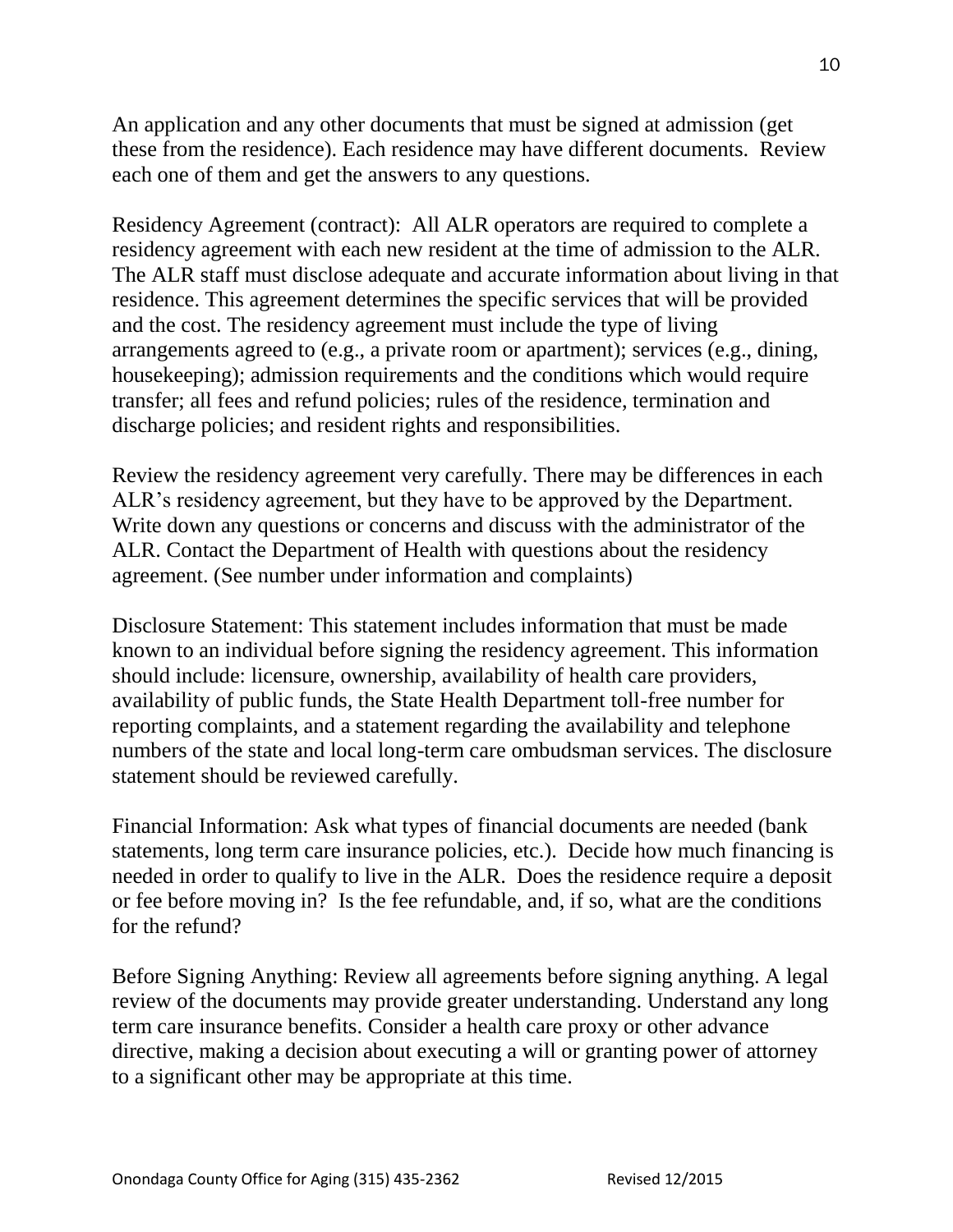Licensing and Oversight - ALRs and other adult care facilities are licensed and inspected every 12 to 18 months by the New York State Department of Health. An ALR is required to follow rules and regulations and to renew its license every two years.

## **Glossary of Terms**

Activities of Daily Living (ADL): Physical functions that a person performs every day that usually include dressing, eating, bathing, toileting, and transferring. Adult Day Program: Programs designed to promote socialization for people with no significant medical needs who may benefit from companionship and supervision. Some programs provide specially designed recreational and therapeutic activities, which encourage and improve daily living skills and cognitive abilities, reduce stress, and promote capabilities.

Adult Day Health Care: Medically-supervised services for people with physical or mental health impairment (examples: children, people with dementia, or AIDS patients). Services include: nursing, transportation, leisure activities, physical therapy, speech pathology, nutrition assessment, occupational therapy, medical social services, psychosocial assessment, rehabilitation and socialization, nursing evaluation and treatment, coordination of referrals for outpatient health, and dental services.

Aging in Place: Accommodating a resident's changing needs and preferences to allow the resident to remain in the residence as long as possible.

Disclosure Statement: Information made known to an individual before signing the residency agreement. This information should include: licensure, ownership, availability of health care providers, availability of public funds, the State Health Department toll-free number for reporting complaints, and a statement regarding the availability and telephone numbers of the state and local long-term care ombudsman services.

Health Care Facility: All hospitals and nursing homes licensed by the New York State Department of Health.

Health Care Proxy: Appointing a health care agent to make health care decisions for you and to make sure your wishes are followed if you lose the ability to make these decisions yourself.